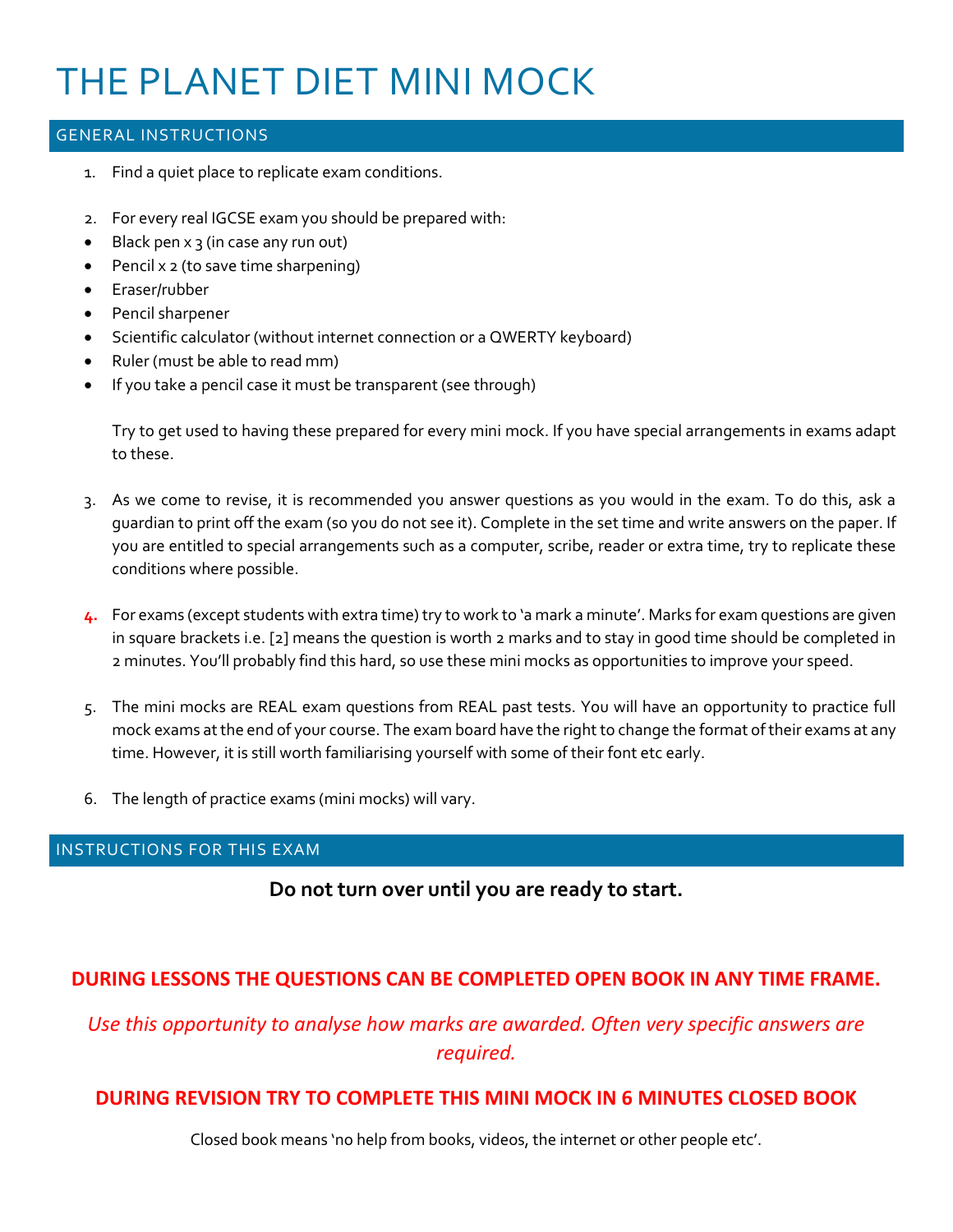1.

A student wants to calculate the pressure he exerts on the floor when he stands on one foot. He records these measurements.

| My weight                                                                   | 650                |
|-----------------------------------------------------------------------------|--------------------|
| Area of the floor in contact with my foot                                   | $270 \text{ cm}^2$ |
| (a) (i) Complete the table by adding the unit for weight.                   |                    |
| (ii) Which piece of equipment should the student use to measure his weight? |                    |

2.

A skydiver jumps from an aircraft.

## (a) The mass of the skydiver is 70 kg.

(i) State the equation linking weight, mass and  $g$ .

(ii) Calculate the weight of the skydiver and state the unit.

 $(2)$ 

 $(1)$